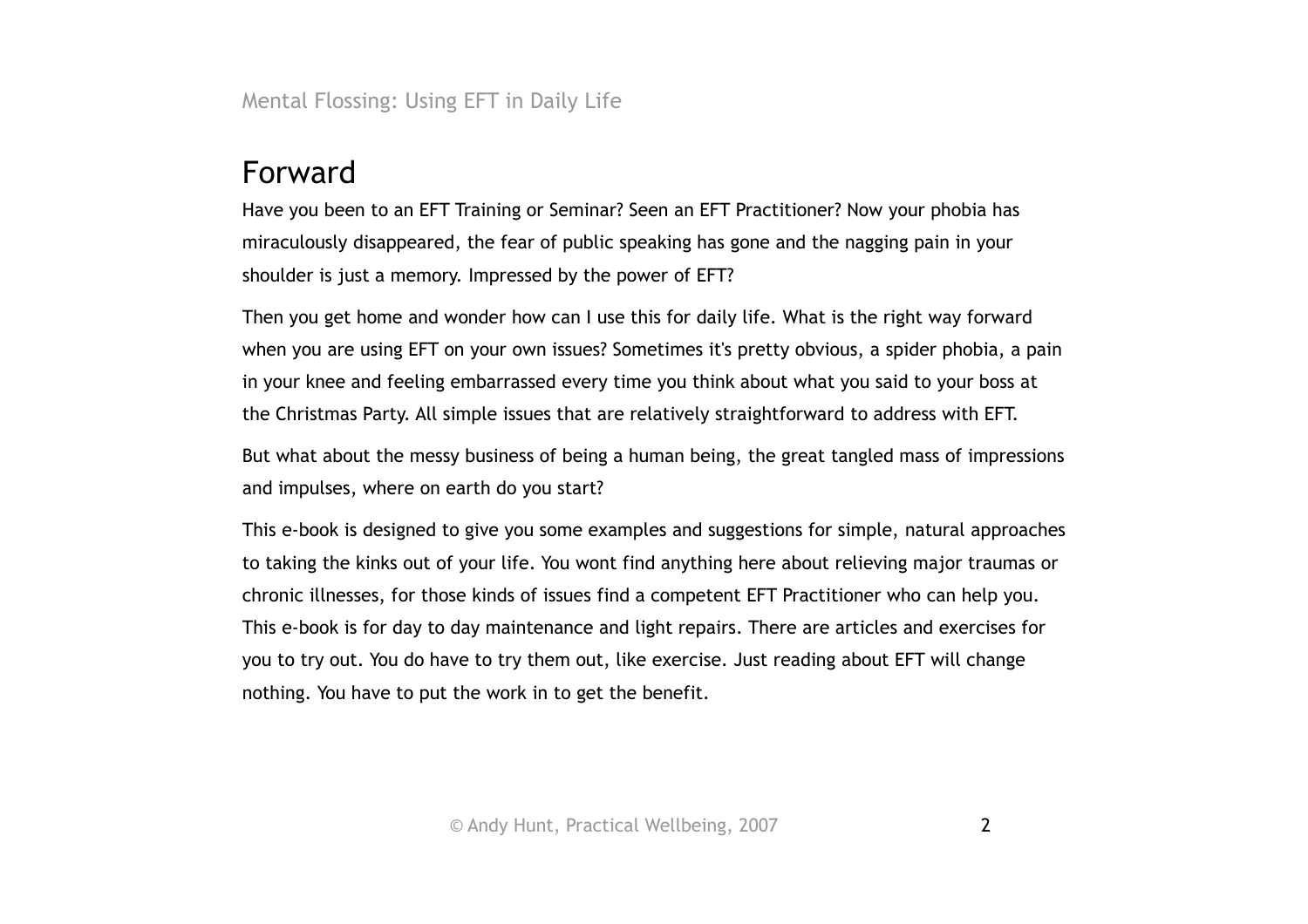Mental Flossing: Using EFT in Daily Life

## **Contents**

• **EFT isn't a miracle cure**

Sometimes it takes more than one round of EFT to get the results you want.

• **Making the most of a crap day**

Just getting over a bad day can have big benefits over the long run

• **TV Therapy**

If you are watching it you may as well use it to get all the benefits you can

#### • **Resolving imaginary arguments**

Using EFT to turn a negative mental rehearsal into positive preparation.

• **Quickie Covert EFT**

How to do EFT when everyone is looking and not get noticed.

### • **Dealing with Difficult People**

If 90% of our problems talk back, here's one way of dealing with some of that.

• **Driving stress**

Why it's worth tackling minor annoyances.